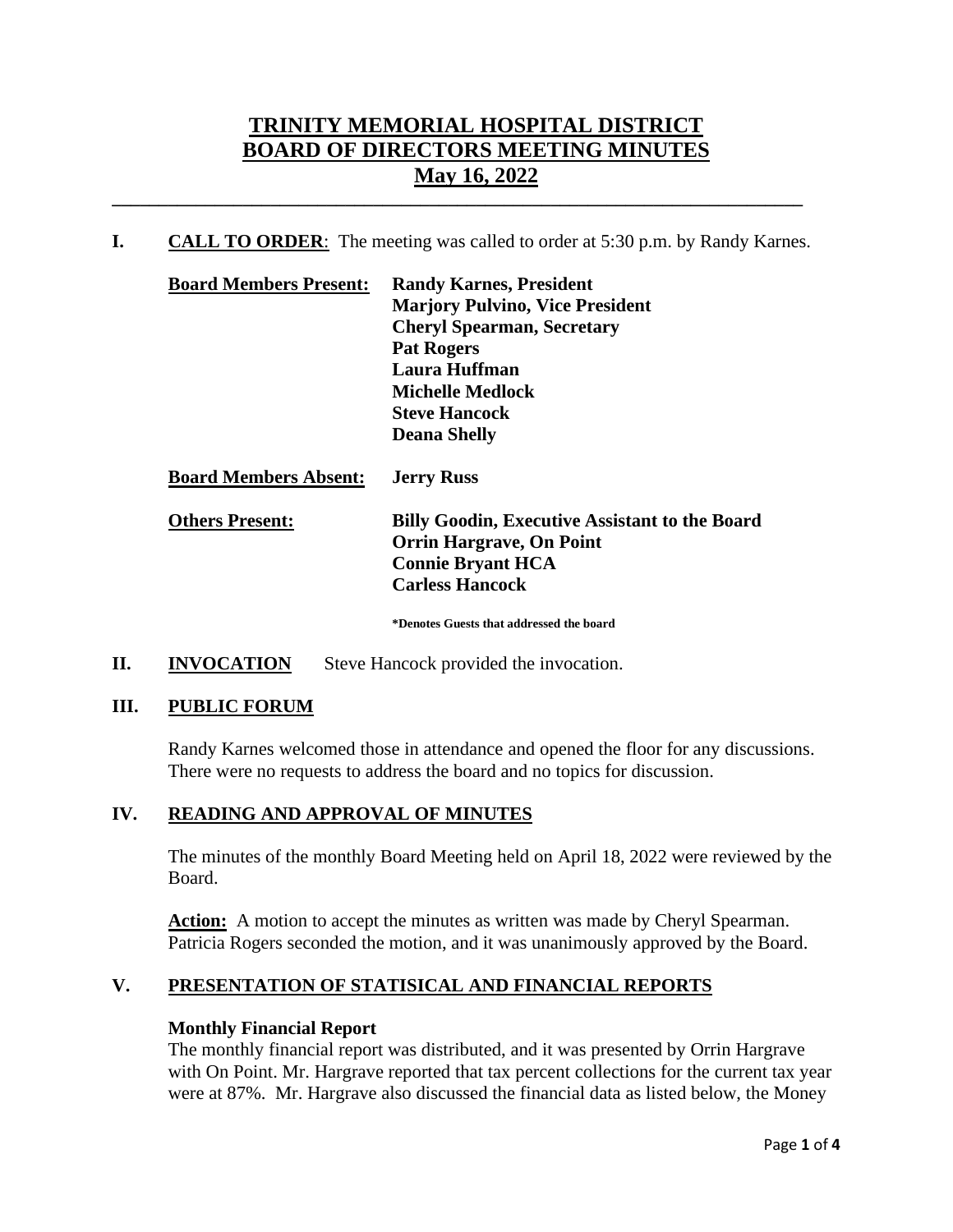Market Account balance and included the Pledge Report from the First National Bank of Trinity.

| <b>Compilation of Financial Statements – Assets</b> |    | <b>April 30, 2022</b> |  |
|-----------------------------------------------------|----|-----------------------|--|
| <b>Cash on hand</b>                                 | \$ | 250.00                |  |
| <b>Checking</b>                                     | \$ | 141,079.85            |  |
| <b>Money market account FNB</b>                     | \$ | 1,434,578.23          |  |
| <b>CD</b> – Pioneer Bank 3769                       | \$ | 133,490.36            |  |
| <b>CD</b> – First National Bank                     | \$ | 250,000.00            |  |
| <b>CD</b> – Pioneer Bank 1011                       | \$ | 111,667.05            |  |
| <b>CD</b> - First National Bank                     | \$ | 250,000.00            |  |
| <b>Receivables Due from HealthPoint</b>             | \$ | 25,224.52             |  |
| <b>Property taxes receivable</b>                    | \$ | 517,633.07            |  |
| Less allowance for doubtful accounts                | \$ | (217, 354.06)         |  |
| <b>Reserve for uncollected taxes</b>                | \$ | 2,964.45              |  |
| <b>Prepaid Insurance</b>                            | \$ | 14,125.81             |  |
| <b>Total Current Assets</b>                         | \$ | 2,663,659.28          |  |

For the one-month ending, April 30, 2021, Total Revenues were **\$51,471.70**, Total Operating Expenses were **\$62,680.92**. Operating Revenues in Excess of (Less Than) Expenses were (**\$11,209.22)**.

**Action:** Marjory Pulvino moved that the financial report be accepted by the Board. Deana Shelly seconded the motion, and it was unanimously approved by the Board.

#### **VI. PRESENTATION OF COMMITTEE REPORTS**

**A. Executive Committee:** Presented by Randy Karnes

Randy informed the Board that negotiations are still going on with a managing partner to reopen the hospital and open an ER. He also discussed the scheduling of a mock architectural survey to be performed on the facility.

#### **B. Budget Committee Report:**

- 1. Review of proposed budget for YE 6/30/2023. A copy of the proposed budget for YE 6/30/2023 was provided to the board members. Marjory Pulvino discussed the line items included in the budget and the comparisons with the budget from last year.
- 2. Resolution #0004-2022 Approval of the Proposed Budget YE 6-30-2023. The Resolution was read to the Board by Billy Goodin. The Resolution #0004-2022 was unanimously approved by the Board with all present members signing and indicating "For" on the Resolution. The Budget Hearing will be held on June 20, 2022 prior to the regular monthly meeting.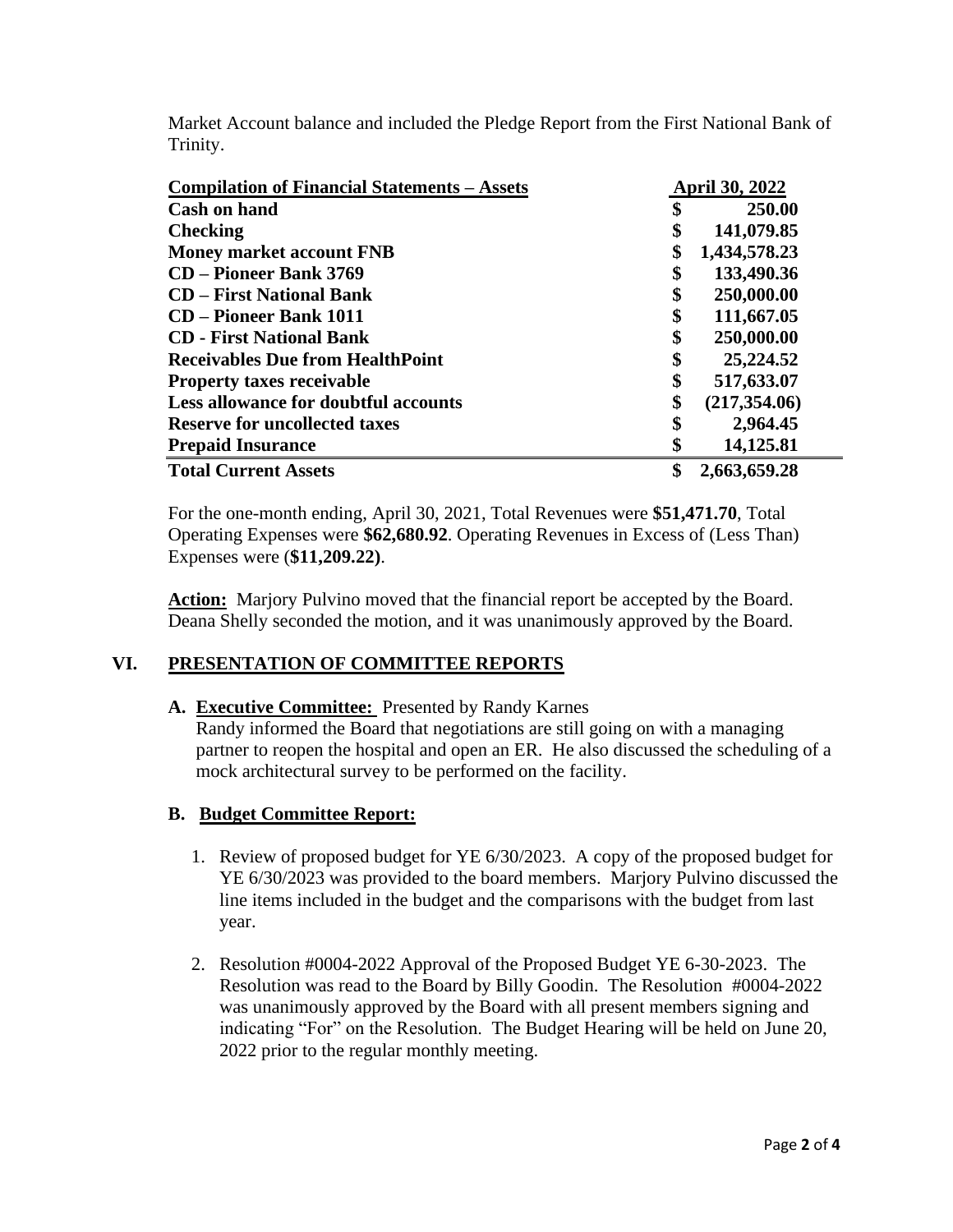#### **B. Community Health Resource Center Report:** Update -Coordinator Iris Alaniz

Iris Alaniz gave a brief update about the Community Health Resource Center phone system and distributed the new promotional pamphlet to the Board Members.

#### **D. Election Committee Report:**

1. Installation of Board Members for the May7, 2022 Election, Positions 2,4,6,8.

The Board Members for the May 7, 2022 Election signed the Statement of Officer, Oath of Office and Certificate of Election documents. All members of the Board were asked to sign annual Confidentiality and Conflict of Interest Statements. Handouts with information on the Public Information Act and Open Meeting Act online training were also distributed and Board Members were asked to have this training completed and their certificates submitted within 90 days.

The Trinity Memorial Hospital District Board of Directors for 2022-2023 are as listed:

Patricia Rogers-Position 1 Steve Hancock-Position 6 Randy Karnes-Position 2 Cheryl Spearman-Position 7 Marjory Pulvino-Position 3 Deana Shelly-Position 8 Laura Huffman-Position 4 Jerry Russ-Position 9 Michelle Medlock-Position 5

# **E. Executive Assistant to the Board Report:**

Billy Goodin presented the following report for the month.

**Month:** April 2022

**1. Facility:** Jackie Goodall has completed the replacement of all the bad bulbs in the parking lots and under the canopies of the building. He is now working to replace all bad bulbs within the facility interior.

- **2. Utilities:** No issues during the month.
- **3. Fire and Safety:** No issues during the month.
- **4. HealthPoint (Clinic):** Repairs on waiting and exam rooms-patch and paint areas have been completed.
- **5. Misc**: None
- **6. Petty Cash Report:** Monthly Petty Cash Verification performed on 5/16/2022. Cash \$187.50, Receipts \$62.50 for a total of \$250.00. Balanced to assigned total of \$250.00. Verified by Cheryl Spearman, Secretary.

# **Questions and Comments**: **None**